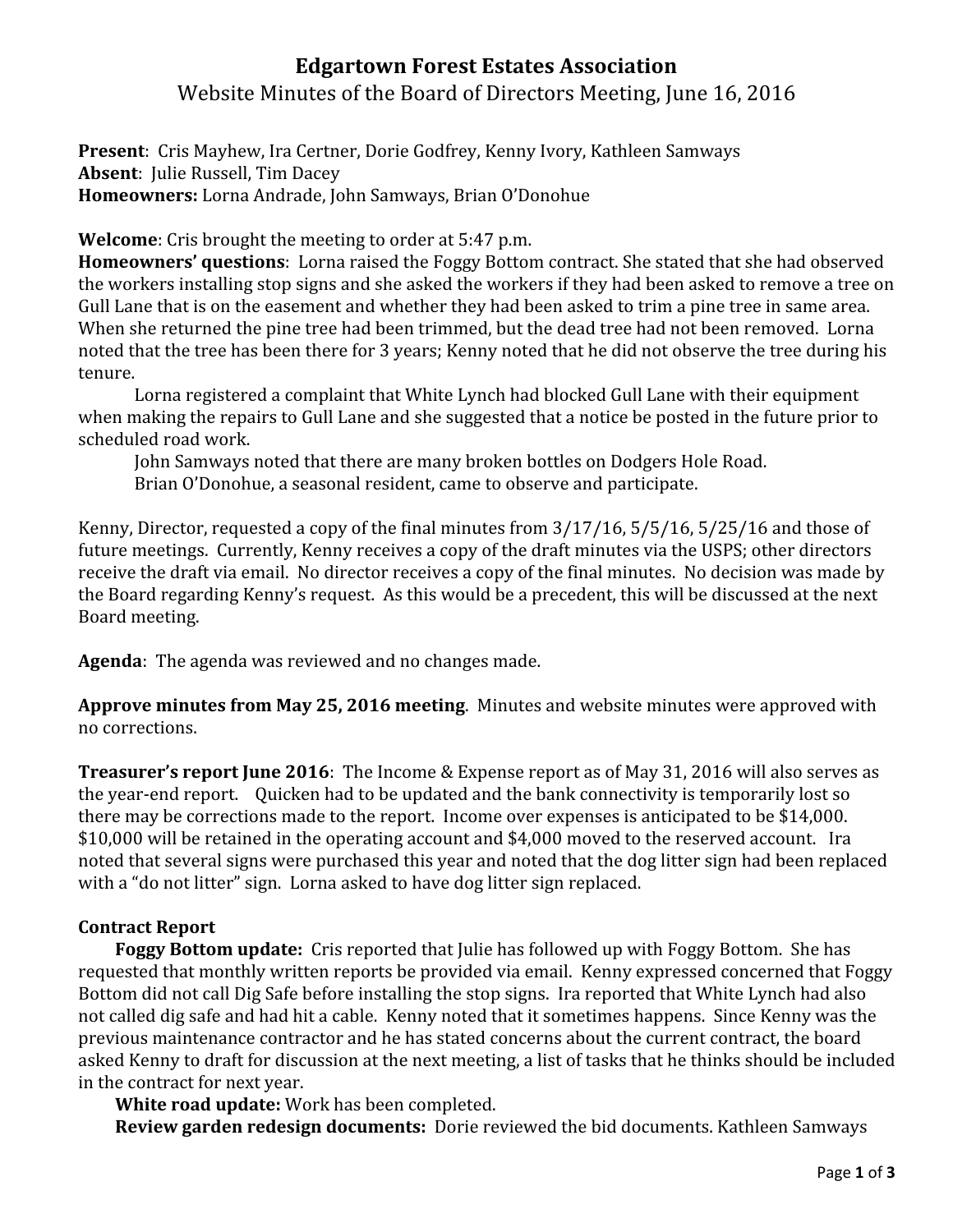# **Edgartown Forest Estates Association**

### Website Minutes of the Board of Directors Meeting, June 16, 2016

suggested that we add "comply with state and local ordinances". It was decided not to move the bus shelter at this time, and to ask homeowners about use of the bus shelter at the next Members meeting. Bid documents were approved with the one correction.

#### **Covenant violations**:

**Mockingbird**: Concerning parked RV: RV has been removed.

**Dodgers Hole**: Concern regarding run off: Kathleen was to write a letter. Dorie provided owner information. Letter will be sent by Cris.

**Dodgers Hole**: Concern regarding multiple vehicles in disrepair. Kathleen sent a letter to Selectman and copy to Building Inspector. We will send another letter referring to Kathleen's first letter. Dorie will give Cris copy of letter that Kathleen sent for Cris to draft letter. **Eagles Nest Road**: Concern regarding unapproved shed and runoff. Letter to be sent 6/17/16. **Dodgers Hole Rd**: Concern regarding cars parked on easement. Cris will send a letter 6/17/16.

**Mockingbird**: Homeowner, Lorna Andrade, expressed concern regarding play yard in disrepair. Dorie was the only one who observed the play yard. Other board members will observe the play yard before the next meeting so we can make a determination whether this is a covenant violation.

#### **Old Business**-

**Web master contract**. Contractor requested another chance to maintain the contract. The Board agreed to renew contract for 6 months with clause for termination with 10 days' notice at Board's discretion. It was decided to add the task of working with the Board to move to a new host that is more user friendly. If the contract is terminated before its conclusion, the fee would be prorated.

**Second Reading of Board protocol for request of copy of letter to homeowner**. The protocol was approved as written. Dorie will add it to the manual of protocols and the board approved posting the Manual of Protocols on the website.

**Procure EFEA camera from Kenny.** Kenny forgot to bring the camera. He will deliver it to Cris' home.

**Review and approve "parking on easement" card**. Dorie created a printed notice for cars parked on the easement. The notice will indicate that the roadsides are used as a pedestrian walkway and for the safety of residents, please do not park car on the roadside. Directors will be provided copies of the notice to place on cars parked on the easement. All agreed to the card, "For the safety of pedestrian, do not park on the road side easement. Cars must be parked in drive ways." Dorie will print cards to distribute to Directors at next meeting.

#### **New Business**-

**Audit:** Lorna suggested at the previous meeting that an audit of the books be done. Ira checked the Homeowners Association website and there is no requirement for an audit to be conducted in Massachusetts. In other states, audits are required when income exceeds \$50,000. It was determined that the annual review of year-end report by the accountant and the State report of finances is sufficient oversight of the Association's finances.